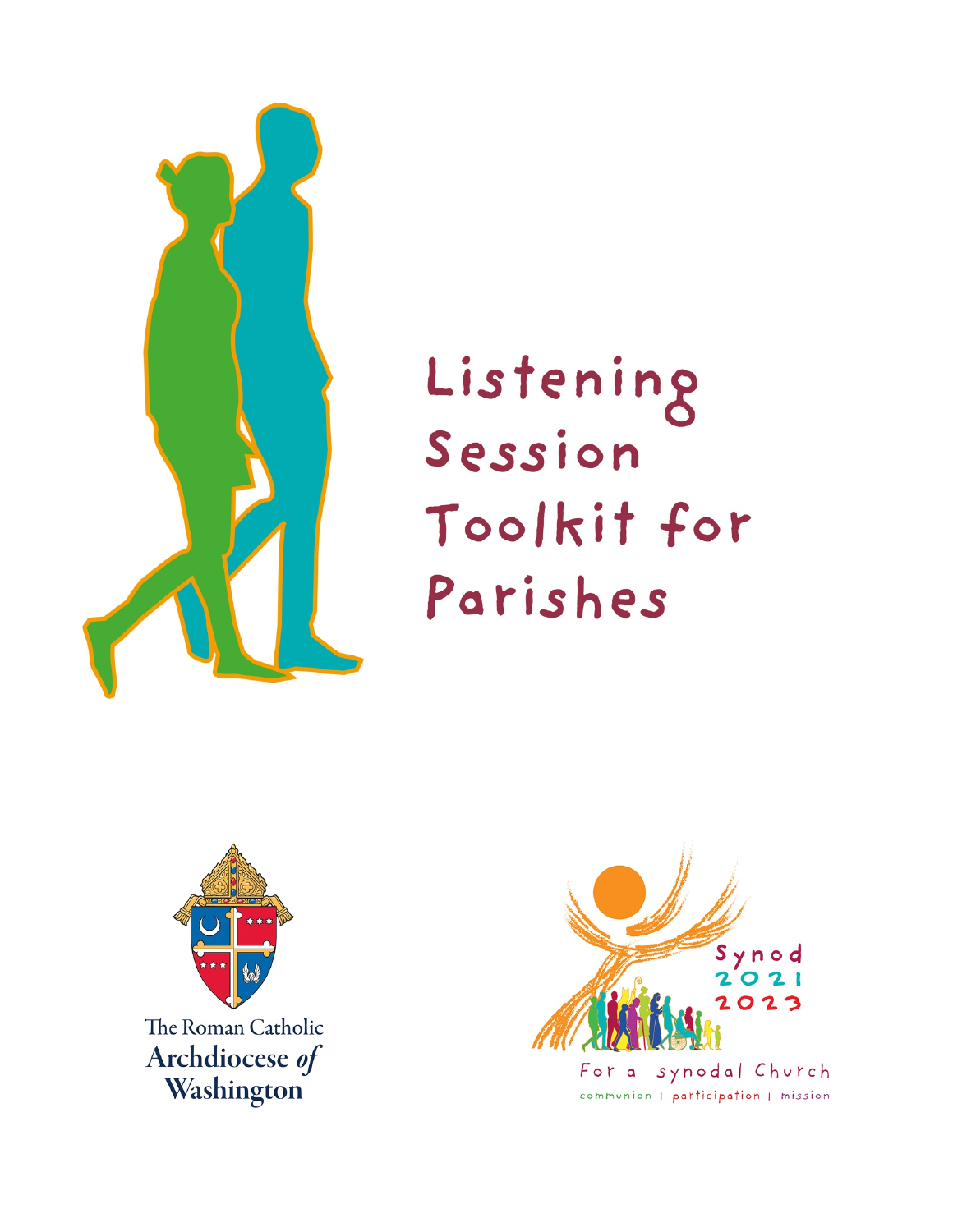# **Table of Contents**

| Saturday Half-Day Listening Session Outline  8     |
|----------------------------------------------------|
| Option Two: Three-Week Evening Listening Session 9 |
|                                                    |
| Three-Week Evening Listening Session Outline  10   |
|                                                    |
|                                                    |
|                                                    |
|                                                    |
|                                                    |
|                                                    |
|                                                    |
|                                                    |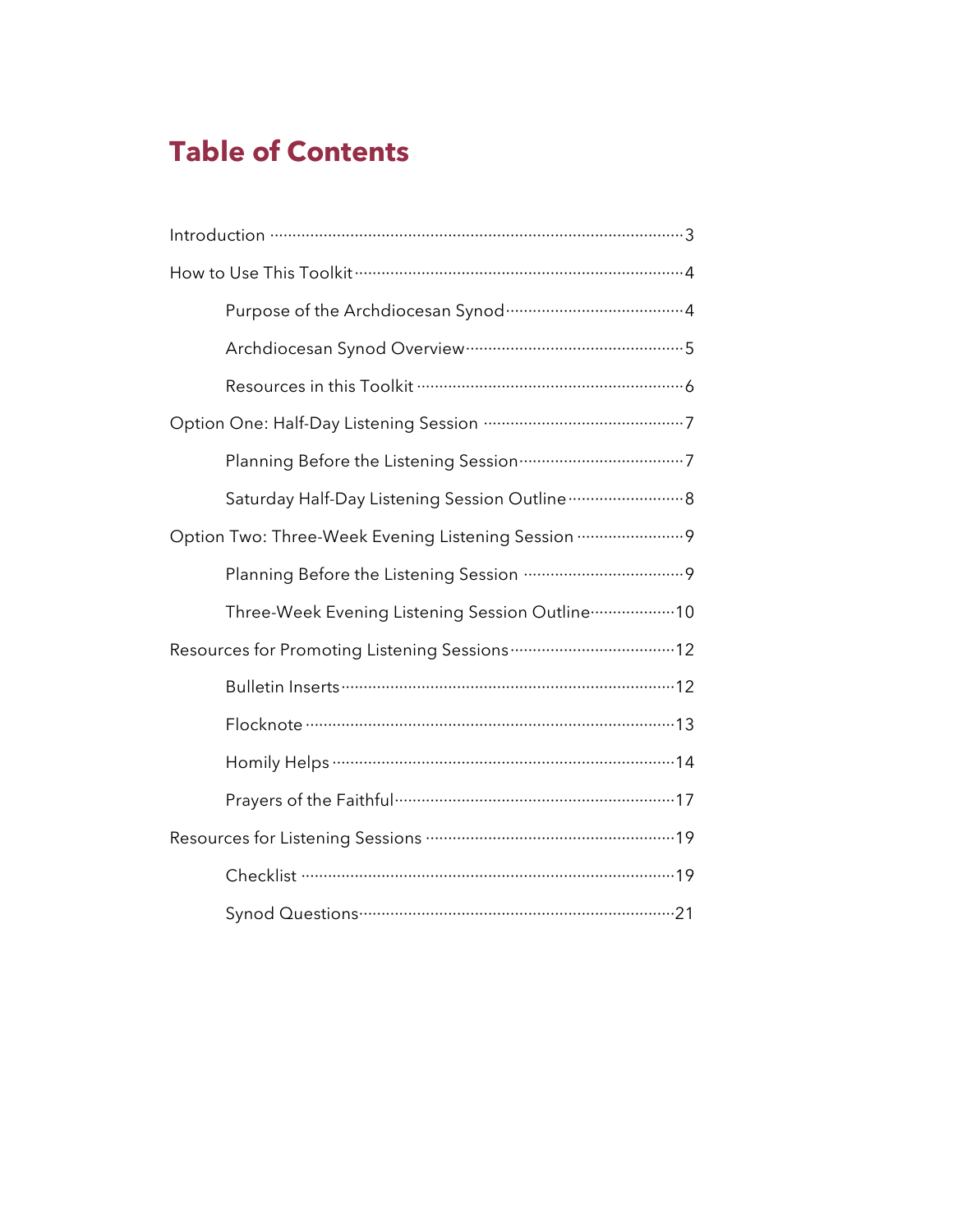



# **Introduction**

The entire Catholic Church is called to participate in the upcoming Synod of Bishops! This Synod is entitled: "For a Synodal Church: Communion, Participation, and Mission."

Pope Francis has called the entire People of God to journey together! This Synod is not just another meeting with oral presentations and written reports. This Synod is a process of journeying together by listening, dialoguing, praying, discerning and making decisions together for the purpose of proclaiming the Gospel of Jesus Christ.

Pope Francis is asking each local diocese to gather - clergy, religious and laity together- to listen to each other's joys and hopes, and griefs and anxieties (c.f. Gaudium et Spes no. 1). The "goal" of this journeying together is not to create a new vision or pastoral plan with objectives. Rather, the goal of our journeying together is to be present with one another, to listen and learn with each other, and to grow closer to the Lord and His Church.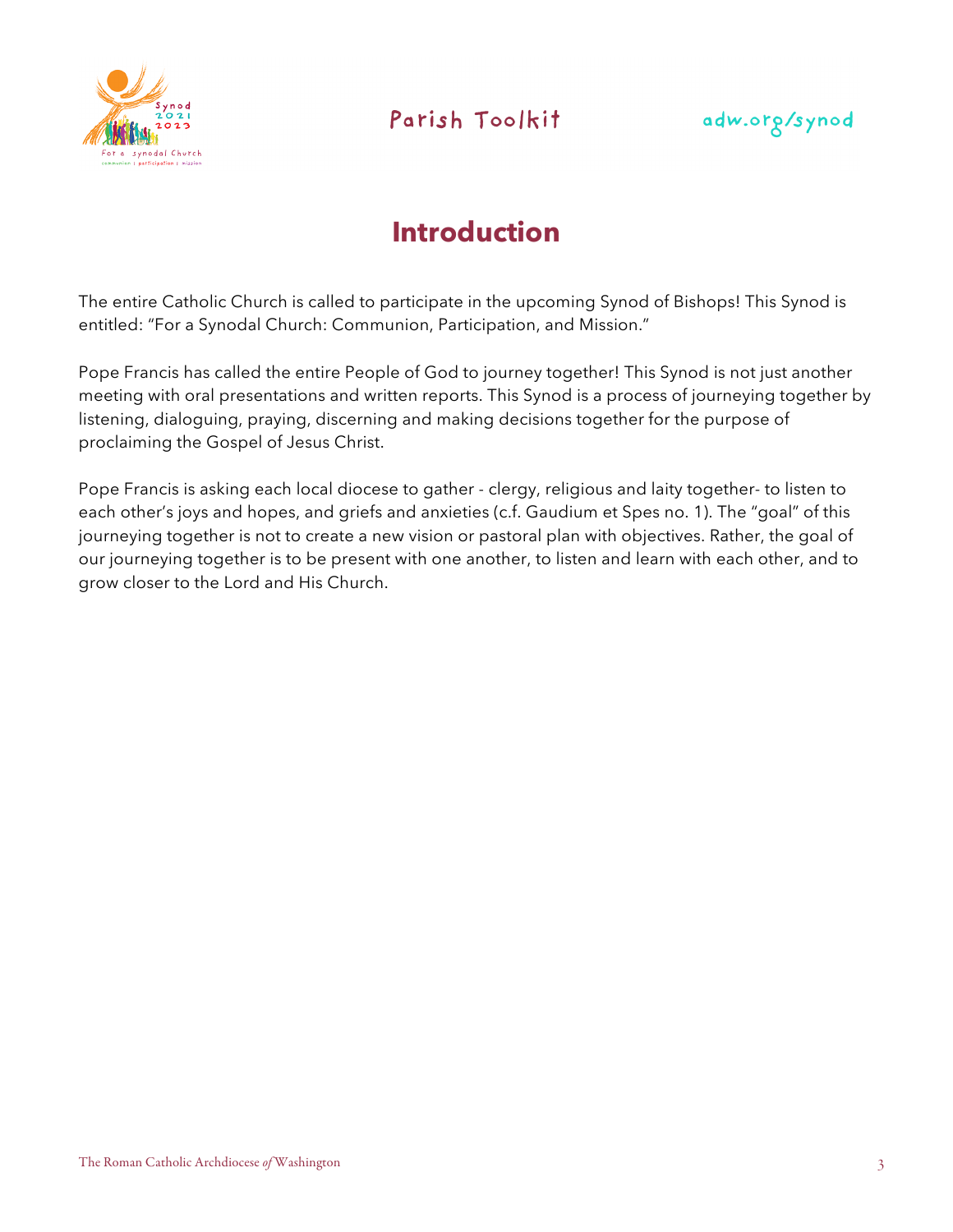



# **How to Use This Toolkit**

The most important aspect of the 2021-2023 Synod of Bishops is listening. While each diocese is required to submit a report to the episcopal conference based on listening sessions held in the diocese, this report is secondary to the listening sessions where members of the local Church community can gather in order to pray, listen and dialogue together.

This toolkit will help pastors, and parish clergy and staff 1) understand the archdiocesan Synod plan; 2) host Synod listening sessions in their parishes; and 3) provide resources for hosting parish-based Synod listening sessions.

### **Purpose of Archdiocesan Synod Sessions**

It is hoped that this Synod process will provide parishes an opportunity to be together as we slowly emerge from the COVID- 19 pandemic. Many parish communities have been affected by COVID - 19 through illness, deaths, and missed celebrations like First Communions, funerals, weddings, and graduations. COVID- 19 has also affected parishes through the incredible generosity of community members giving their time, talent, and treasure to create parish food pantries, the sacrifice of priests Anointing the Sick in COVID -19 wards, and the steadfast dedication of our Catholic schoolteachers, who ensured our children were able to continue their education throughout the pandemic.

This Synod is a unique gift for our local Church. It is a gift of time - a chance to take a step back and reconnect with our parish communities. It is an opportunity to invite people not only back to Sunday Mass but also to parish life. This invitation to parish life starts with listening. Listening to each other's joys, hopes, sorrows and anxieties. Listening to each other is the basis of dialogue, friendship and community life. This Synod is not about changing doctrine or church structures, but rather encountering each other as brothers and sisters in Christ in post-pandemic world.

Since this process is meant to help re-engage parish communities after COVID-19, pastors are encouraged to discern with parish clergy and staff, and the parish Pastoral and Finance councils as to how best to implement the listening session process. For example, some parishes may hold a listening session with their Councils while others may choose to host one listening session for the general parish community. Pastors may need to shorten the number of questions or extend the listening sessions. Pastors may also adapt the process to include Mass or a meal depending on local circumstances.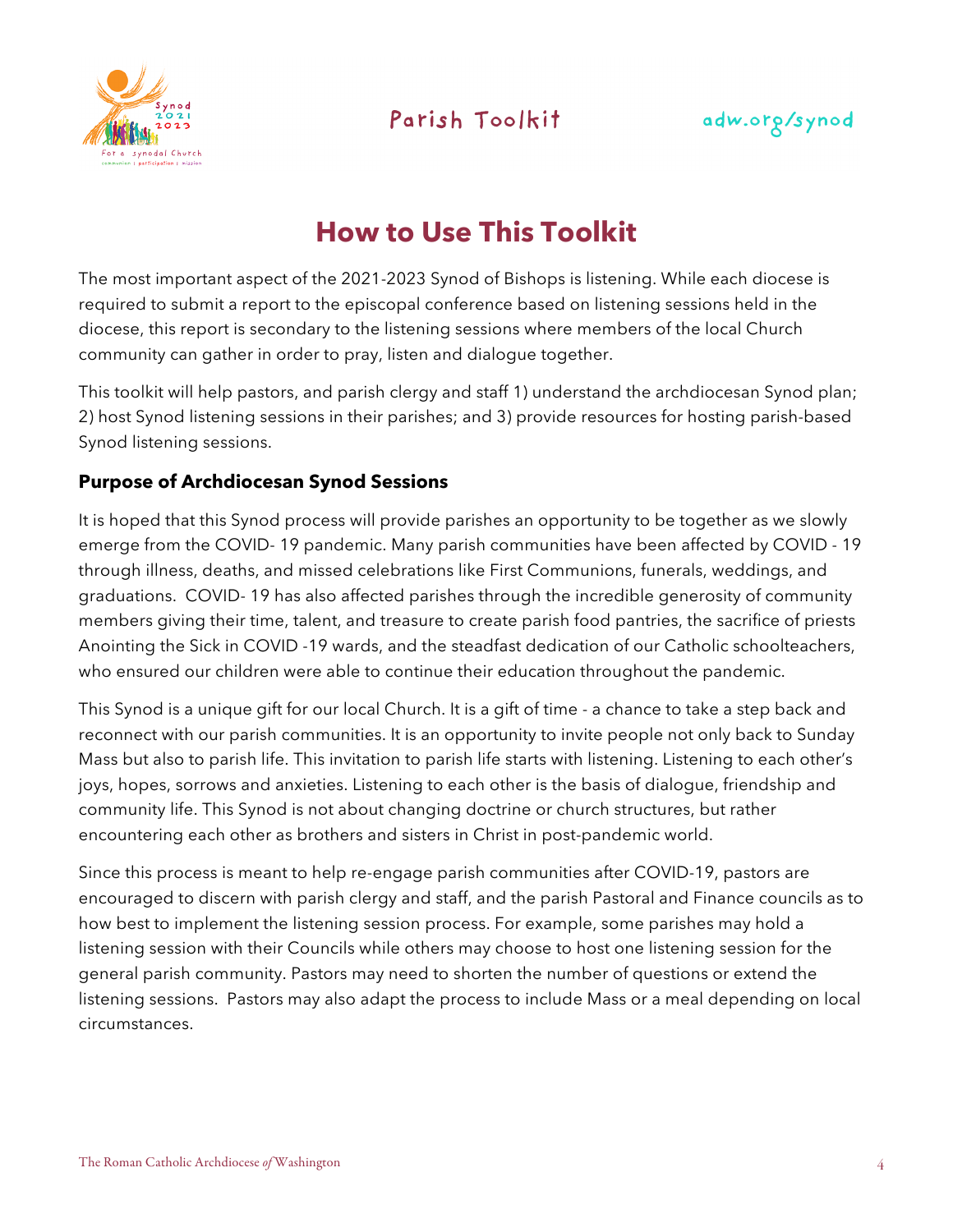



### **Archdiocesan Synod Overview**

The Roman Catholic Archdiocese of Washington has developed a pastoral approach to implementing this Synod. The Archdiocesan Synod will open on October 17, 2021 with an Opening Mass celebrated by Cardinal Gregory at The Cathedral of St. Matthew the Apostle with representatives from parishes, clergy and religious communities from around the archdiocese. From October 17 until late December 2021, parishes will host listening sessions where the clergy, parishioners, religious communities who live near the parish and any other community members will be invited to participate. Parishes will be asked to submit a summary of their parish's listening session to the Pastoral Center staff via an online portal at www.adw/synod. Pastors will be asked to name two parish Synod delegates to attend archdiocesan listening sessions. Pastors are encouraged to consult with their Pastoral and Finance Councils, ministry leaders, and school principals in choosing the parish Synod delegates.

Starting in January 2022 and continuing into February 2022, there will be a series of archdiocesan listening sessions held around the archdiocese based on the results of the parish listening sessions. These archdiocesan listening sessions will be attended by the parish Synod delegates, clergy delegates, and delegates from men and women's religious communities. These archdiocesan listening sessions will ensure communities are able to pray together and share with each other not only the joys of their parish life but also the challenges they are facing so that parishes may accompany and journey with one another.

After the archdiocesan listening sessions are complete, a 10-page report will be created by Cardinal Gregory with the archdiocesan Synod team. Every diocesan report submitted to the USCCB will be summarized to create a national report. This national report will be used during the continental phase of the Synod where episcopal conferences will gather to pray, listen and dialogue together. Continental reports will be submitted to the Synod of Bishops in Rome, which will use the continental reports to create the working report for the 2023 Universal Synod of Bishops.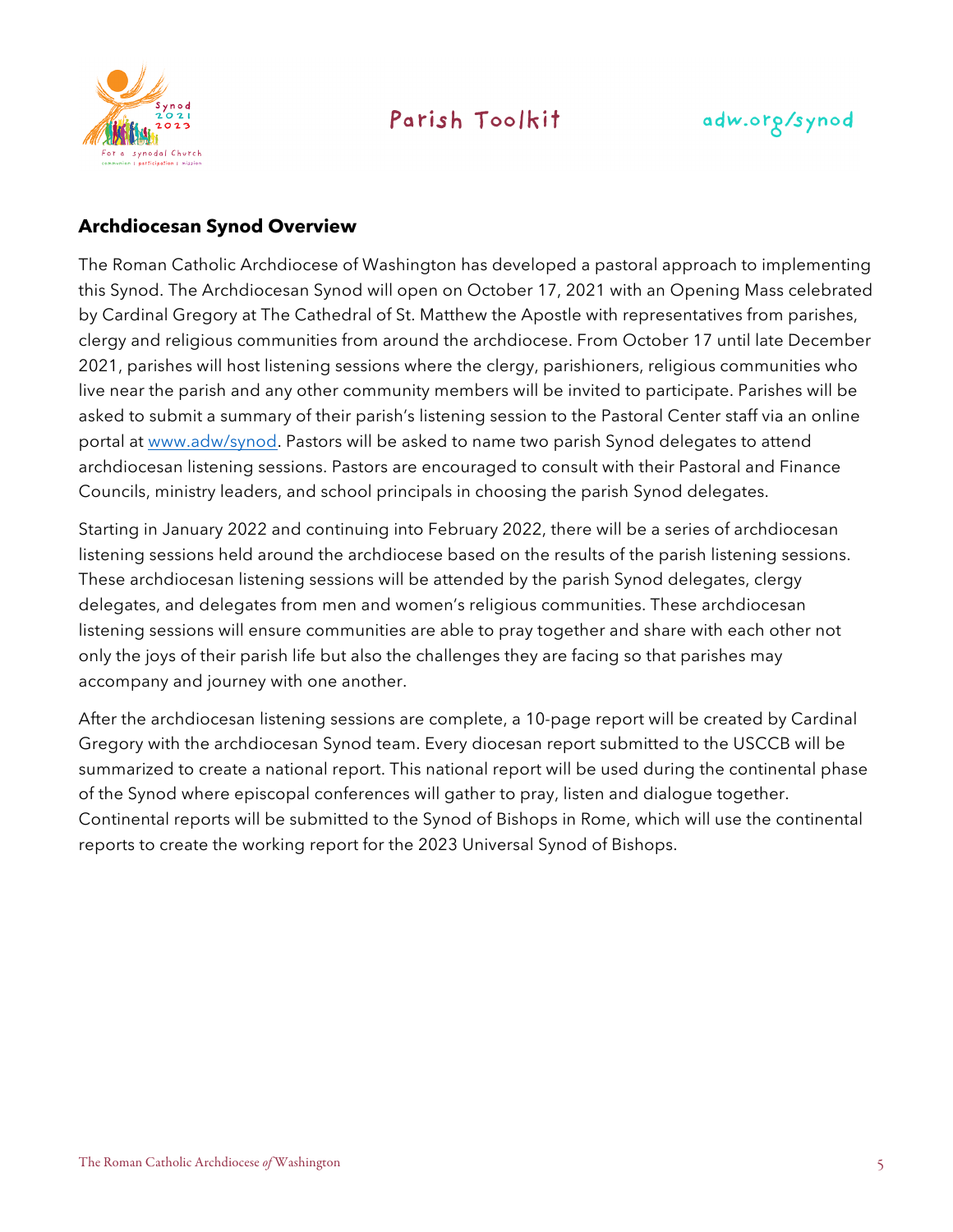



### **Resources in this Toolkit**

In this toolkit, you will find several resources to help you plan and host your parish listening session.

This toolkit contains the following resources:

- $\triangleright$  Two options for hosting a parish listening session
- $\triangleright$  Bulletin Announcements
- Ø Flocknote Announcements
- $\triangleright$  Homily Helps
- $\triangleright$  Prayers of the Faithful
- $\triangleright$  Checklist
- Ø Synod Questions

Additionally, the Archdiocese has prepared a *Participant's Guide* and a *Facilitator's Guide* for the parish listening sessions. These additional resources can be found on the Archdiocese's Synod website (www.adw.org/synod). Copies of the guidebooks will be shipped to your parish. Archdiocesan staff is available to assist parishes with listening sessions by emailing synod@adw.org.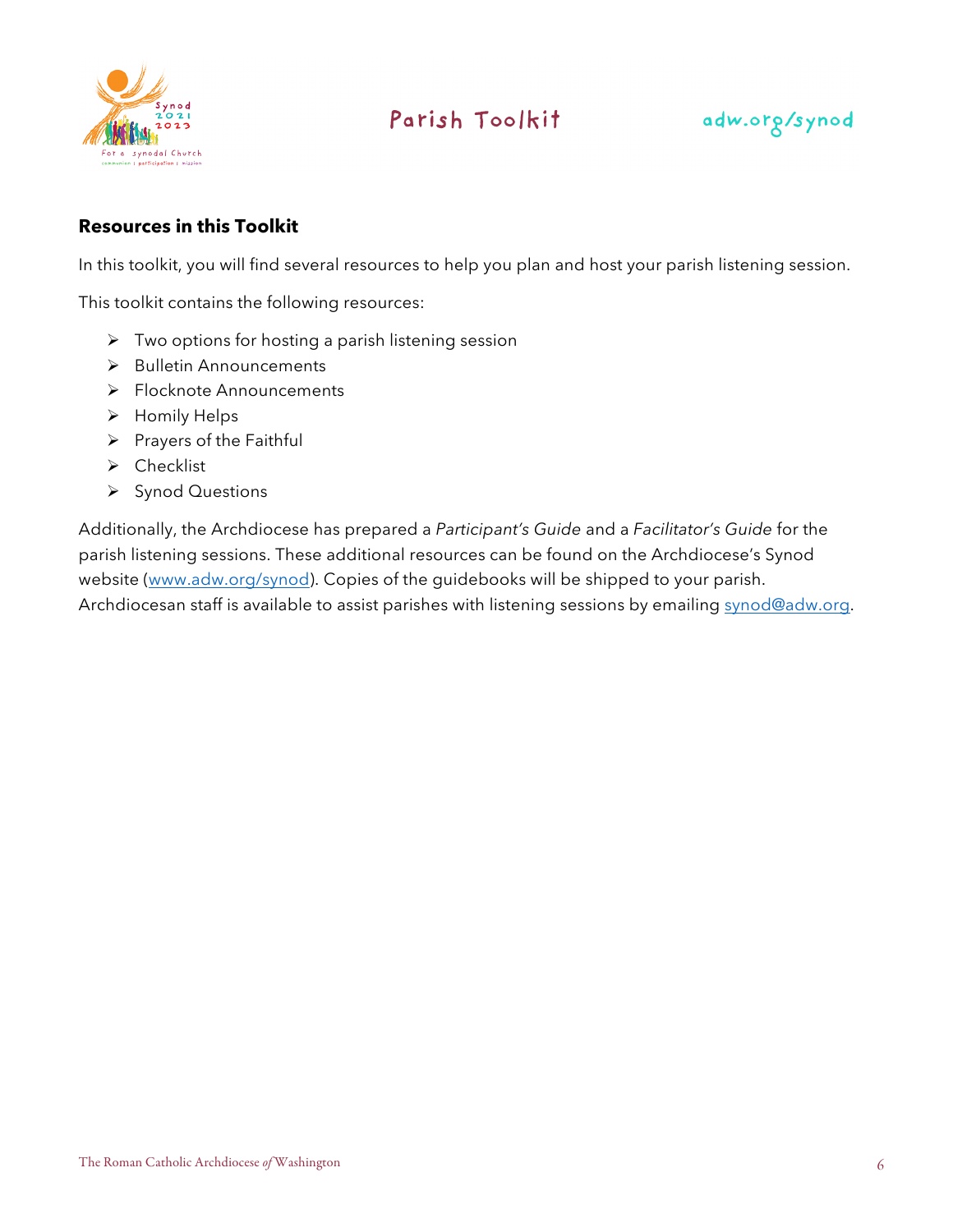

# **Option 1: Saturday Half-Day Listening Session (3 hours)**

### **Planning before the Listening Session**

*Equipment and Materials for Listening Session*

#### **Space:**

- A room with enough tables and chairs for all participants
- One microphone for the Pastor and MC
- Hospitality table with drinks and snack

#### **At Each Table Place:**

- *Participant's Guide* for the number of chairs at the table
- Pens and/or pencils
- Bible open to Acts 2:14-21
- Note taker sheets to record comments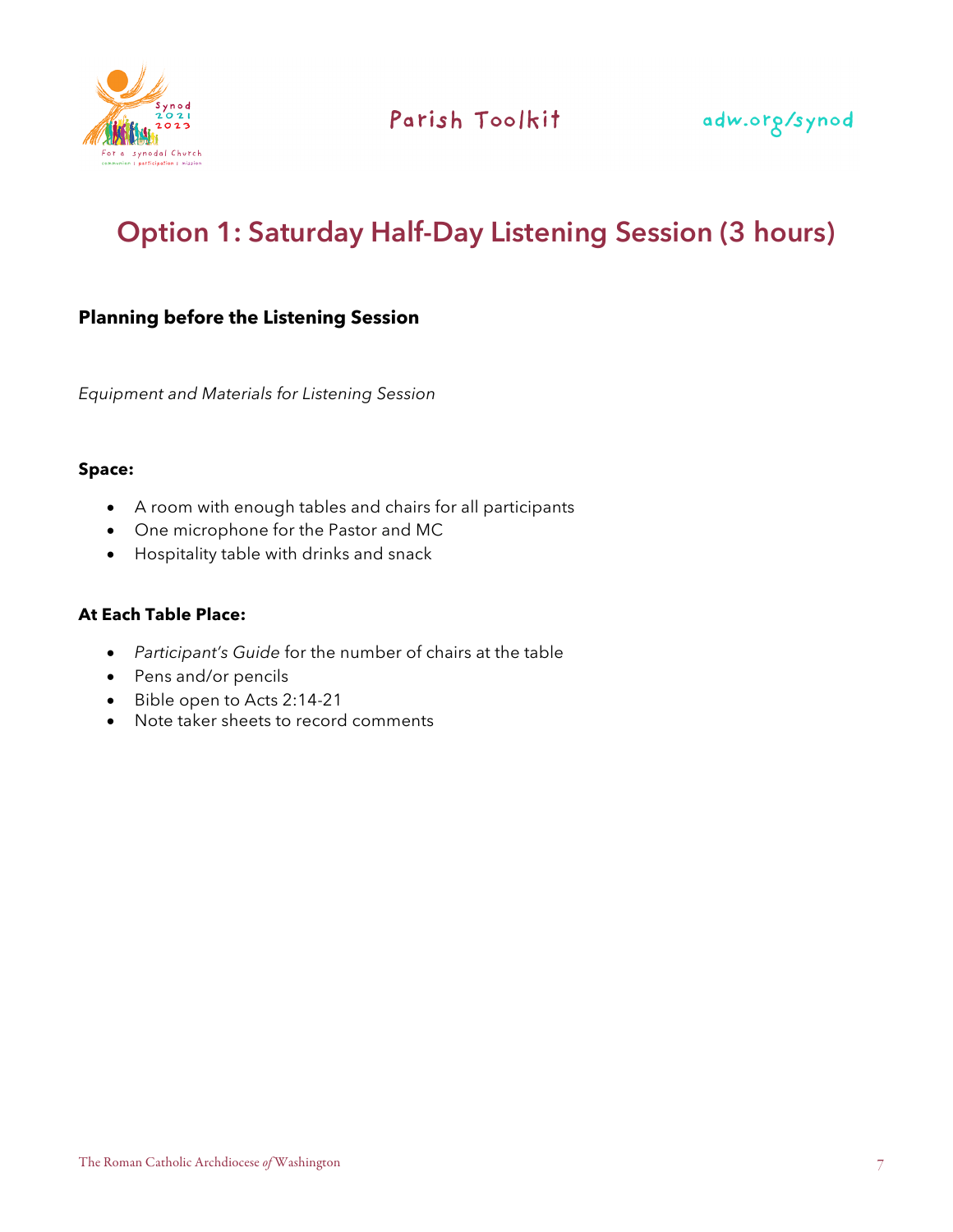



### **Saturday Half-Day Listening Session Outline**

Below is general outline for a Saturday morning half-day listening session. The *Facilitator's Guide* provides details on how to conduct this listening session including a sample facilitator's script; opening and closing prayers, and a detailed overview of the session.

#### **Time Frame**: 3 hours

**Format:** Small Group Discussion

| 9:00 a.m. - 9:10 a.m.     | Hospitality                                  |
|---------------------------|----------------------------------------------|
| $9:10$ a.m. - $9:12$ a.m. | Welcome and Introduction                     |
| $9:12$ a.m. - $9:17$ a.m. | Opening Prayer for Parish Listening Session  |
| $9:17$ a.m. - $9:20$ a.m. | Participant Ground Rules                     |
| $9:20$ a.m. - $9:35$ a.m. | Overview of Synod Process                    |
| 9:35 a.m. - 10:35 a.m.    | <b>Small Group: The Fundamental Question</b> |
| 10:35 a.m. - 10:55 a.m.   | <b>Break</b>                                 |
| 10:55 a.m. - 11:55 a.m.   | <b>Small Group: The Core Questions</b>       |
| 11:55 a.m. - 12:00 p.m.   | Closing                                      |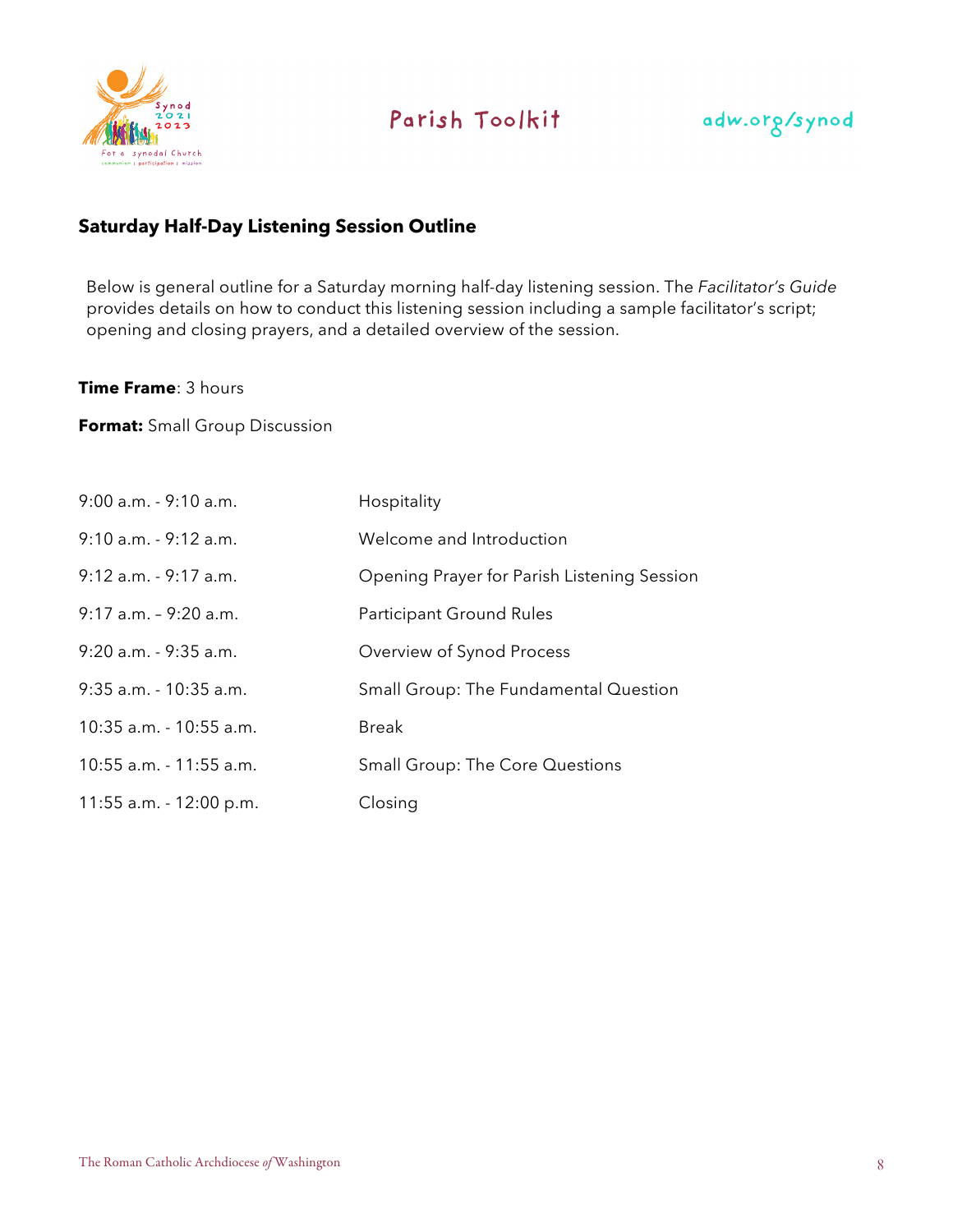

# **Option 2: Three - Week Evening Listening Session (90 minutes each evening)**

### **Planning before the Listening Session**

*Equipment and Materials for Listening Session*

#### **Space:**

- A room with enough tables and chairs for all participants
- One microphone for the Pastor and MC
- Hospitality table with drinks and snack

### **At Each Table Place:**

- *Participant's Guide* for the number of chairs at the table
- Pens and/or pencils
- Bible open to Acts 2:14-21
- Note cards or paper on which people can record comments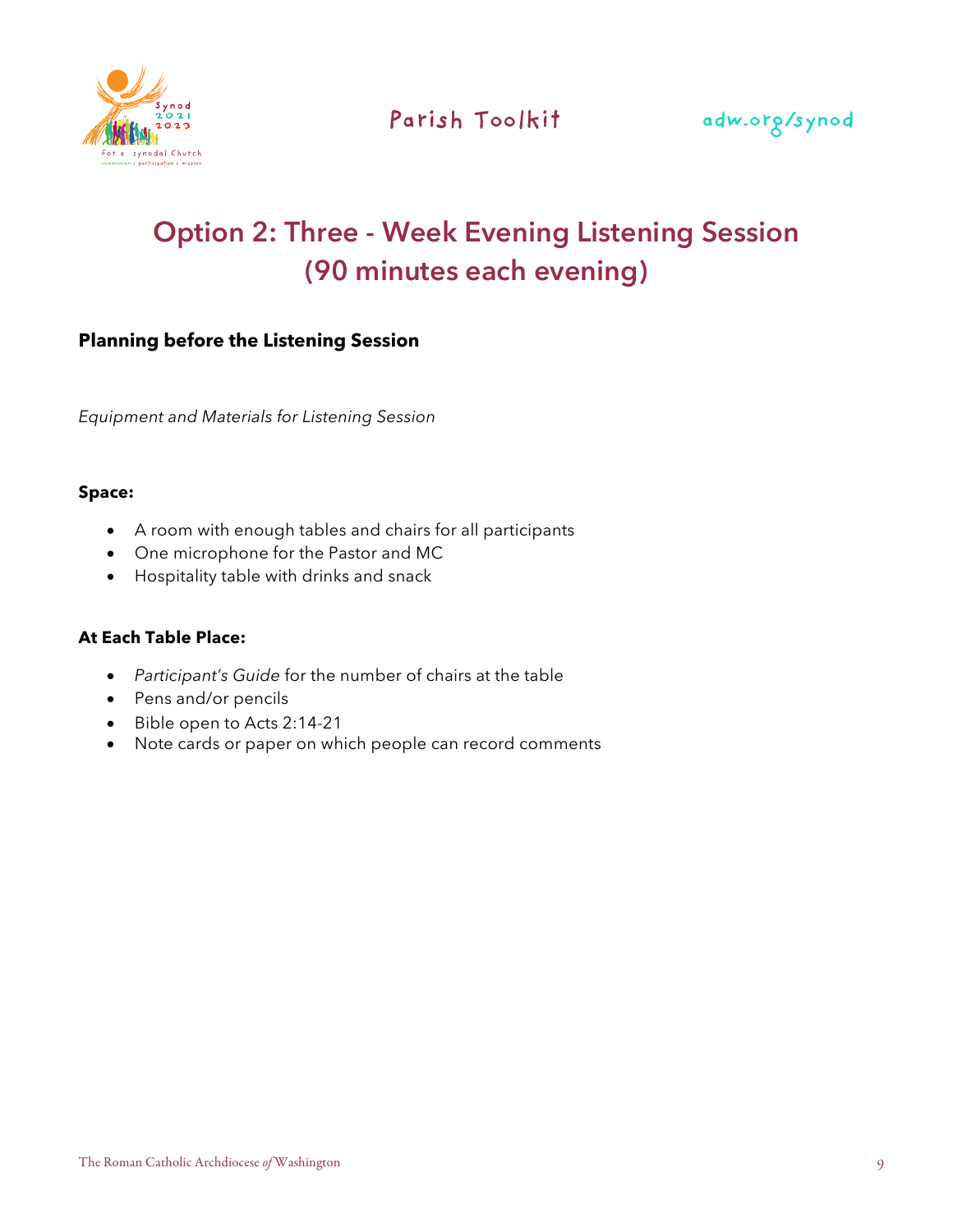



### **Three - Week Evening Session Outline**

Below is general outline for a three-week evening listening session. The *Facilitator's Guide* provides details on how to conduct these listening sessions, including a sample facilitator's script; opening and closing prayers, and a detailed overview of the sessions.

#### **Time Frame:** 90 minutes each session

**Format:** Small Group Discussion

#### **Week One:**

| $6:30$ p.m. $-6:40$ p.m. | Welcome and Introduction                        |
|--------------------------|-------------------------------------------------|
| $6:40$ p.m. $-6:45$ p.m. | Opening Prayer for the Parish Listening Session |
| $6:45$ p.m. $-6:50$ p.m. | Participant Ground Rules                        |
| 6:50 p.m. - 7:10 p.m.    | Overview of the Synod Process                   |
| $7:10$ p.m. $-7:15$ p.m. | <b>Break</b>                                    |
| $7:15$ p.m. $-7:55$ p.m. | <b>Small Group: The Fundamental Question</b>    |
| 7:55 p.m. $-8:00$ p.m.   | Closing                                         |
| <b>Week Two:</b>         |                                                 |
| $6:30$ p.m. $-6:35$ p.m. | Welcome                                         |
| $6:35$ p.m. $-6:40$ p.m. | Opening Prayer for the Parish Listening Session |
| 6:40 p.m. - 6:45 p.m.    | Participant Ground Rules                        |
| 6:45 p.m. $-7:00$ p.m.   | Small Group: Listening                          |

7:00 p.m. - 7:20 p.m. Small Group: Speaking Out

7:20 p.m. – 7:25 p.m. Break

7:25 p.m. – 7:50 p.m. Small Group: Sharing Responsibility for Our Common Mission and Sharing Authority and Participation

7:50 p.m. – 8:00 p.m. Closing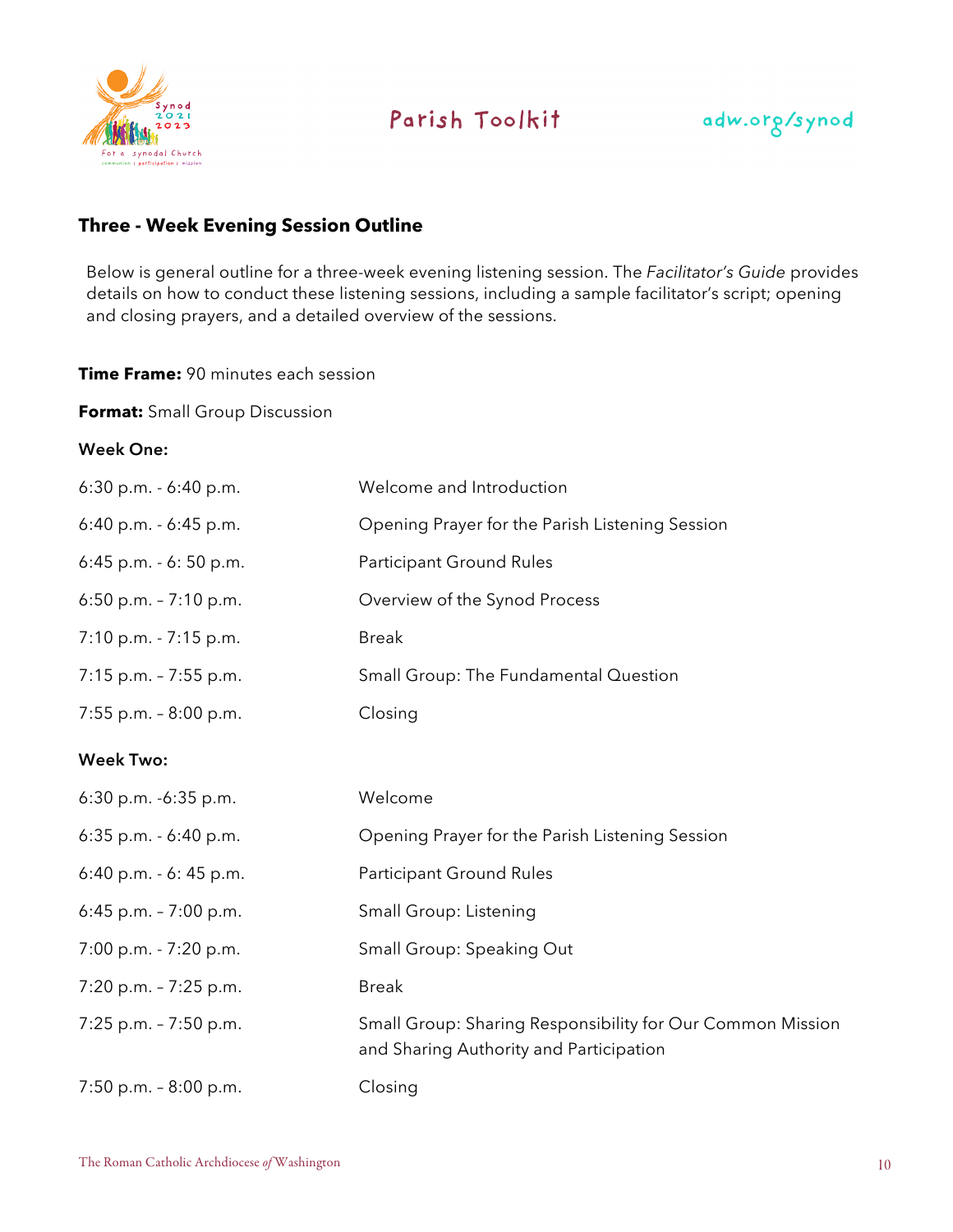



### **Week Three:**

| $6:30$ p.m. $-6:35$ p.m. | Welcome                                         |
|--------------------------|-------------------------------------------------|
| $6:35$ p.m. $-6:40$ p.m. | Opening Prayer for the Parish Listening Session |
| $6:40$ p.m. $-6:45$ p.m. | Participant Ground Rules                        |
| $6:45$ p.m. $-7:05$ p.m. | Small Group: Discerning and Deciding            |
| $7:05$ p.m. $-7:10$ p.m. | Break                                           |
| $7:10$ p.m. $-7:30$ p.m. | Small Group: Celebration                        |
| $7:30$ p.m. $-7:50$ p.m. | Small Group: Holy Spirit                        |
| $7:50$ p.m. $-8:00$ p.m. | Closing                                         |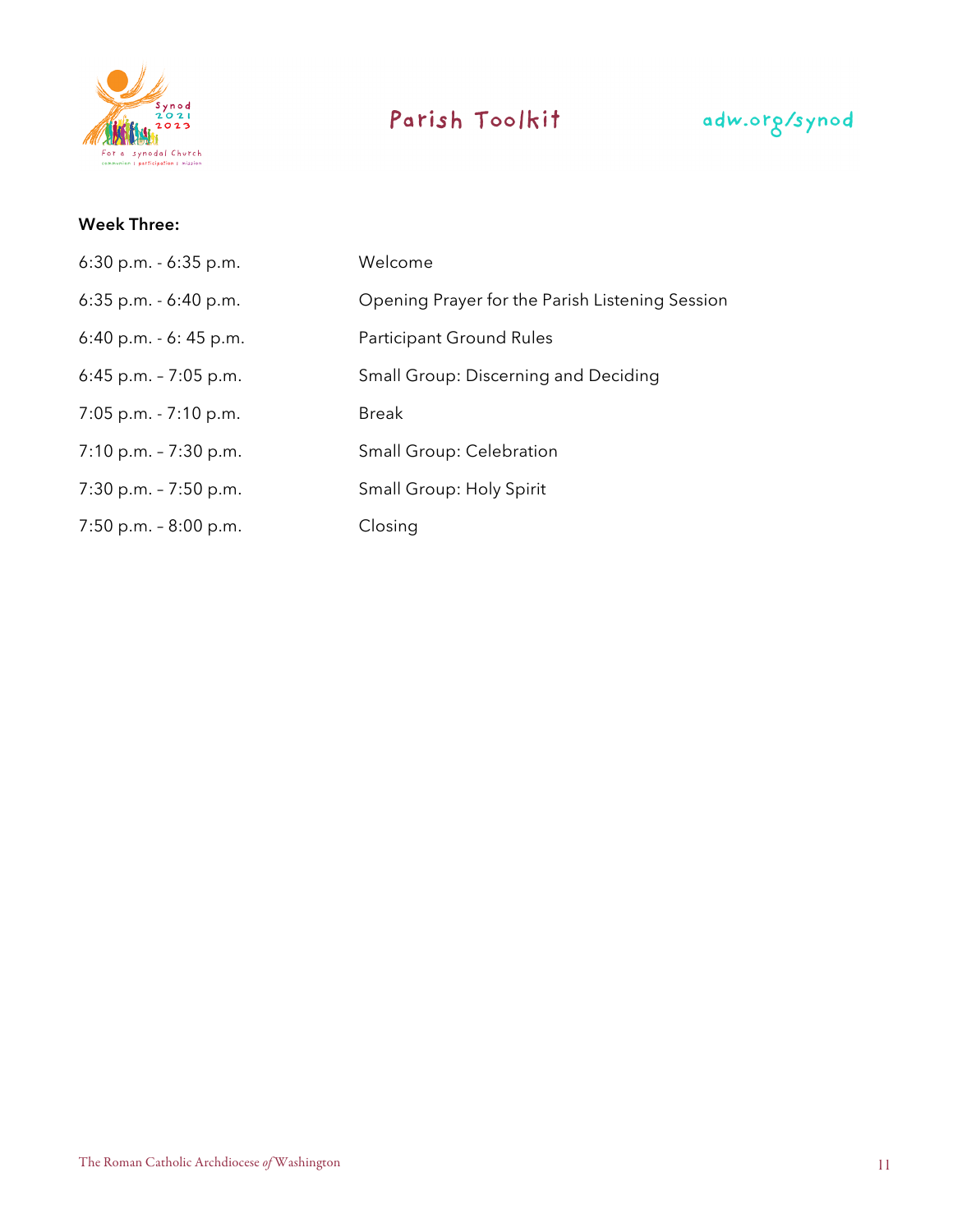



# **Resources for Promoting Listening Sessions**

### **Bulletin Inserts**

#### Synod Listening Session

The entire Catholic Church is called to participate in the upcoming Synod of Bishops! In preparation for the international Synod of Bishops in 2023, Pope Francis wants your input on the topic of "For a Synodal Church, Communion, Participation, and Mission." You are invited to join Fr. **The Lands** for a parish listening session on **DATE**. Invite family, friends, neighbors- we want everyone to participate in this listening session. To RSVP, please email: **PARISH EMAIL**.

If you can't make the parish listening session, share your opinion online at www.adw.org/synod.

#### **OR**

The entire Catholic Church is called to participate in the upcoming Synod of Bishops! In preparation for the international Synod of Bishops in 2023, Pope Francis wants your input on the topic of "For a Synodal Church, Communion, Participation, and Mission." You are invited to join Fr.**Quiltion Letter** for a three-week evening series of parish listening session on **DATES**. Invite family, friends, neighbors- we want everyone to participate in this listening session. To RSVP, please email: **PARISH EMAIL**. If you can't make the three-week evening parish listening sessions, share your opinion online at www.adw.org/synod.

#### Online Survey for the Synod

The entire Catholic Church is called to participate in the upcoming Synod of Bishops! In preparation for the international Synod of Bishops in 2023, Pope Francis wants your input on the topic of "For a Synodal Church, Communion, Participation, and Mission." People of all ages, Catholics and non-Catholics, are invited to give their feedback on the Church's mission. To participate in the survey, visit www.adw.org/synod.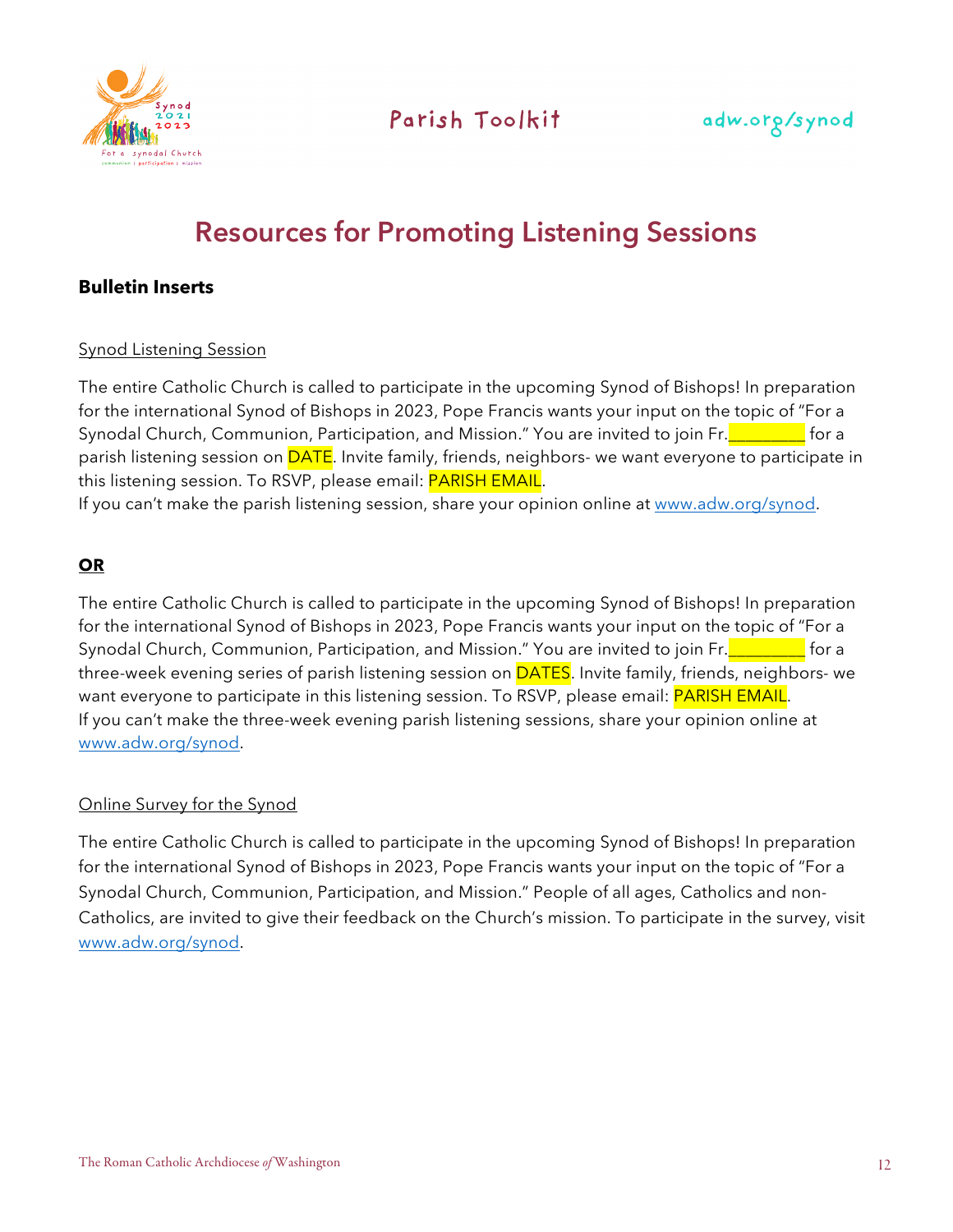



### **Flocknote**

In preparation for the international Synod of Bishops in 2023, Pope Francis wants your input on the topic of "For a Synodal Church, Communion, Participation, and Mission."

Please join Fr.**LETTE FOR A parish listening session.** 

Our parish's Synod listening session is on **DATE** in the **INSERT LOCATION**. We want to hear from you on how our parish community can better support you. Please consider joining us!

Invite family, friends, neighbors - we want everyone to participate in this listening session.

If you can't make the parish listening session, share your opinion online at http://www.adw.org/synod.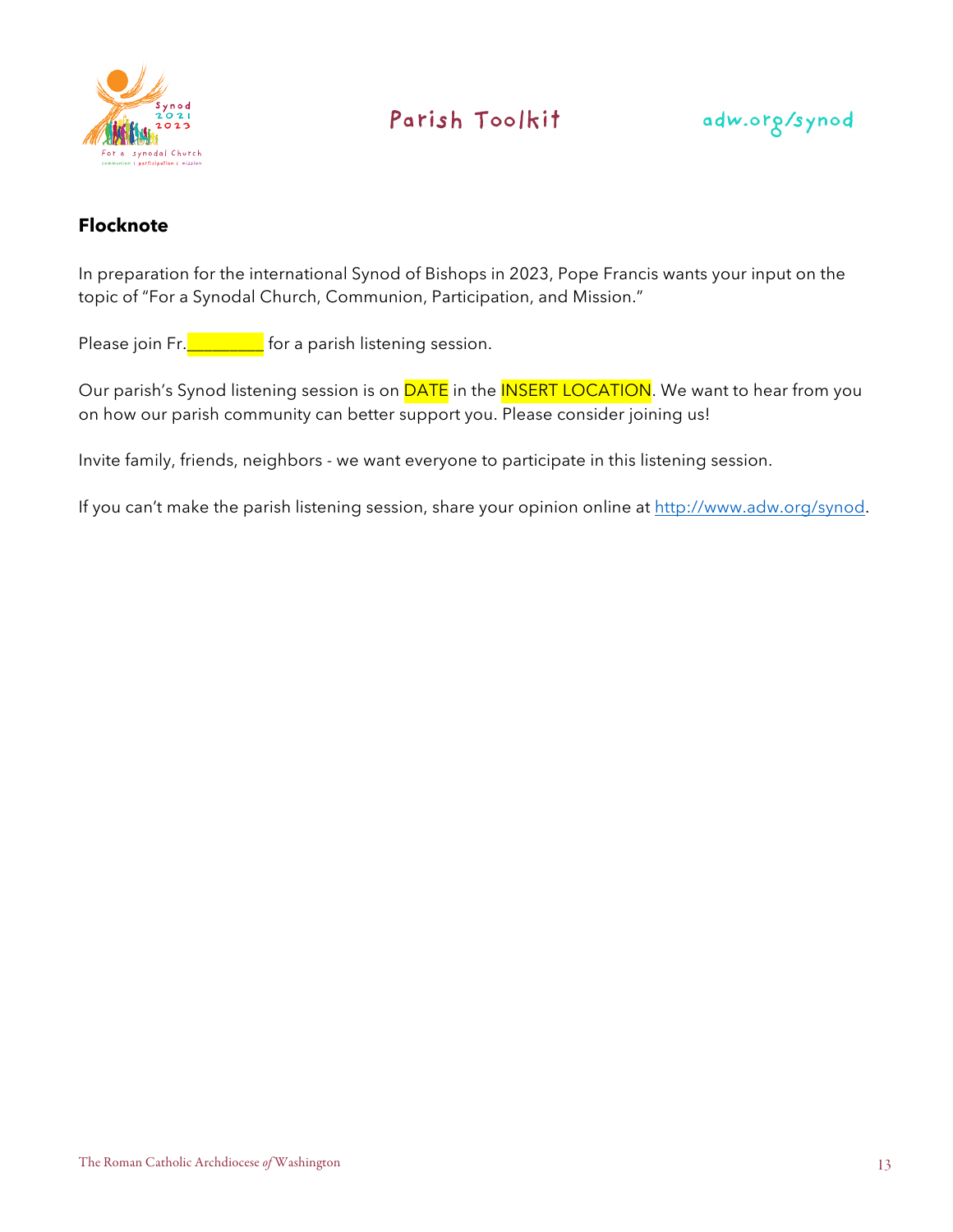

### adw.org/synod

### **Homily Hints**

#### *Modern Analogies*

- Family Dinner: The Synod is like a big family dinner. Everyone attends: the rebellious teenagers, the grumpy uncle, the cousin who struggles with sobriety, the divorced aunt, your favorite uncle, mom, and dad. The whole family talks before, during, and after. There might be laughter, joy, old stories, and nostalgia. There might be tensions, arguments, and frustrations. There might be a big elephant in the room that no one talks about. Yet, at the end of the day – no matter what, they are all one family. Such is the Church during the Synod process, but bonded more intimately, for the waters of baptism unite more than the waters of the womb.
- A Road Trip: The Synod process might seem like a lengthy family road trip. Different members of the family might take turns driving and navigating. There might be good and deep conversations. There might be some conversations that serve only to pass the time. There might be long periods of silence. There could be a detour, a roadblock, a pit-stop, or a much-needed bathroom break. Yet, despite it all, everyone arrives safely home. The Church is like a car in which all family members are traveling to reach their destination. Christ is the map, and the Holy Spirit is the motor. Each member of the family has distinctive roles and importance. Dad is Dad. Mom is Mom—no matter who is driving or who is navigating. In the Church, everyone shares the responsibility to accompany each other on the journey towards the heavenly homeland of the Father's House. The Synod process is one way we accompany each other on the journey home.

#### *Scriptural Analogies*

The Exodus: A touchstone story for the People of God is their birth as a nation from another nation through their redemption from slavery. They have seen the mighty works of God, know His providence in the mana, and have been given His law. Yet, they continue to complain and murmur. Amid difficulties in the community, Moses gathers others to help him listen to the people, and Moses says: "Would that all the Lord's people were prophets, that the Lord would put his Spirit on them!" Through all the difficulties, ups, and downs, they journey together toward the promised land. The Synodal process is similar in that the People of God have been redeemed by sin by the new Moses. The Church has seen the mighty works of God, knows His providence in the Eucharist, and has been given the Holy Spirit. Moses's words are fulfilled on Pentecost and applied to us at our baptism. We are a prophetic people, and the Synodal process asks us to listen to one another as we journey together toward the Last Day on which every tear will be wiped away.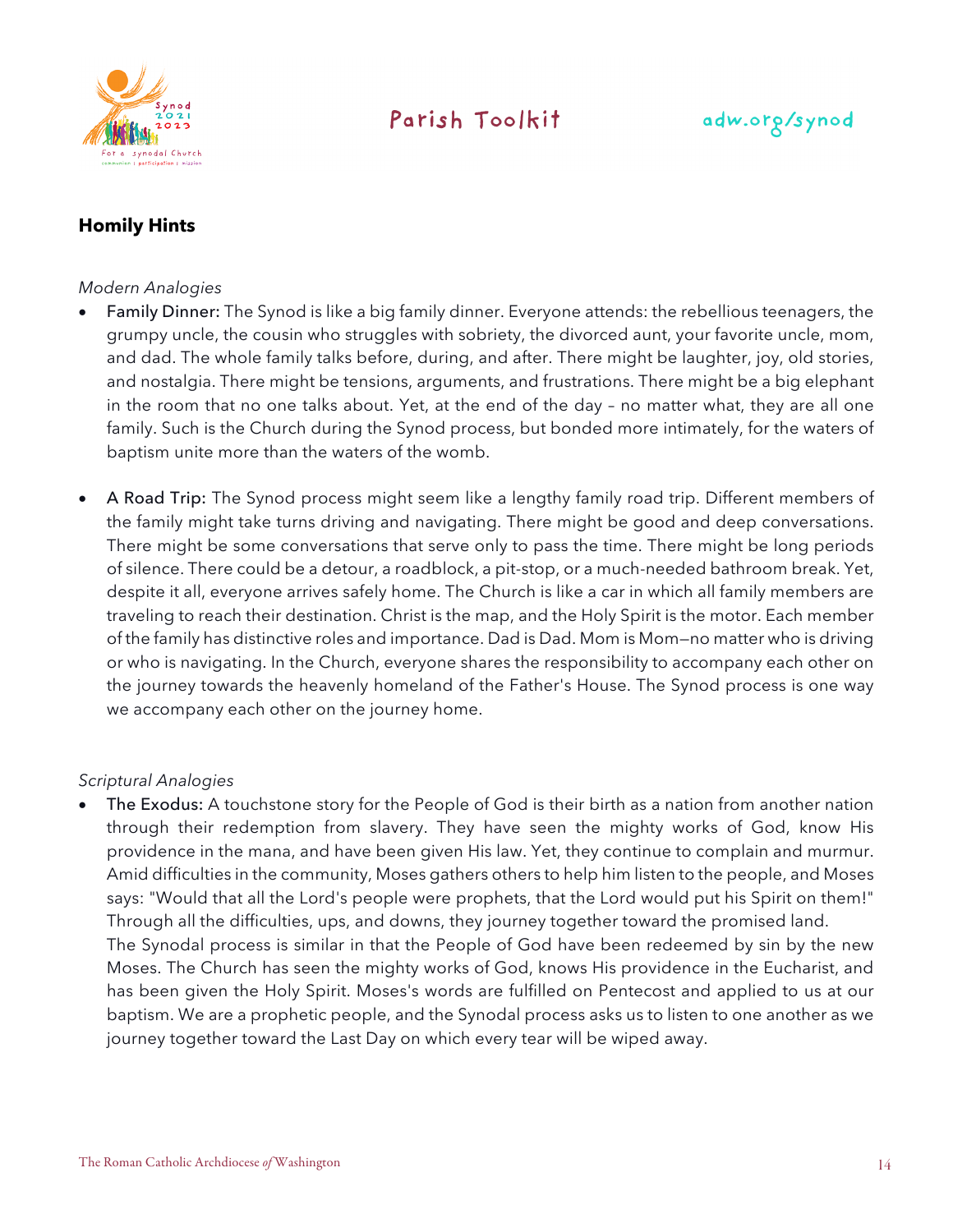



The Road to Emmaus: Two disciples are journeying toward Emmaus talking about the death of Christ, and a stranger approaches them, who seemingly does not know the latest news. The two readily share it with Him, and He begins to explain to them the more profound significance of what has happened in the context of salvation history. The disciples listen to the stranger amongst them intently and invite Him to join them for a meal. When He breaks the bread, they realize He is Christ risen from the dead in their midst. Their hearts are burning within them, and they run to tell the Apostles that Christ is risen from the dead.

The faithful disciples journeying are like the Church during this time of Synod. They welcome the stranger, share with Him the latest news, and look at the crisis of today in the light of the saving action of God throughout history. They gather around a feast, see Christ, and the Holy Spirit moves them to engage in the Church's mission: the proclamation of the Risen Christ. An aim of the Synod is to walk together and listen to one another as we look at the signs of the times overshadowed by the cross and come to understand them in the light of the Risen Christ. Then we will participate in the mission of the Church by the power of the Holy Spirit burning in our hearts.

#### *Relevant Themes of the Liturgical Seasons*

- Advent: The themes of a Church in anxious waiting, eager anticipation, and penitential preparations for the fulfillment of God's promises can highlight the importance of prayerfully listening for the Spirit's guidance in the Synod and donning the humble disposition of our Lady's words to the angel: "May it be done to me according to your word."
- Christmas: The details of the nativity story are illuminative. The rejection by the innkeeper, the angelic song, the adoration of the shepherds, the Magi's gifts, and Herod's malice all depict the different reactions and dispositions that might arise throughout the Synodal process. The Word of God made known through human flesh might be rejected by the world, sung about by the contemplatives, adored by those on the margins, given gifts by those on the peripheries, and despised by institutional powers. Regardless of others' reactions to Christ, He remains always our model – even in His infancy. For He humbled Himself, taking on the form of a servant. Humility and service to our fellow man are essential to a fruitful Synod.
- Ordinary Time: The three central themes of this season are: the teaching, the miracles, and the hidden life of Christ. If the teachings of Christ are the foundation, light, and guide for the Synod discussions, then miracles will be made known through the People of God by their fidelity to the mission of the Church in their day-to-day lives.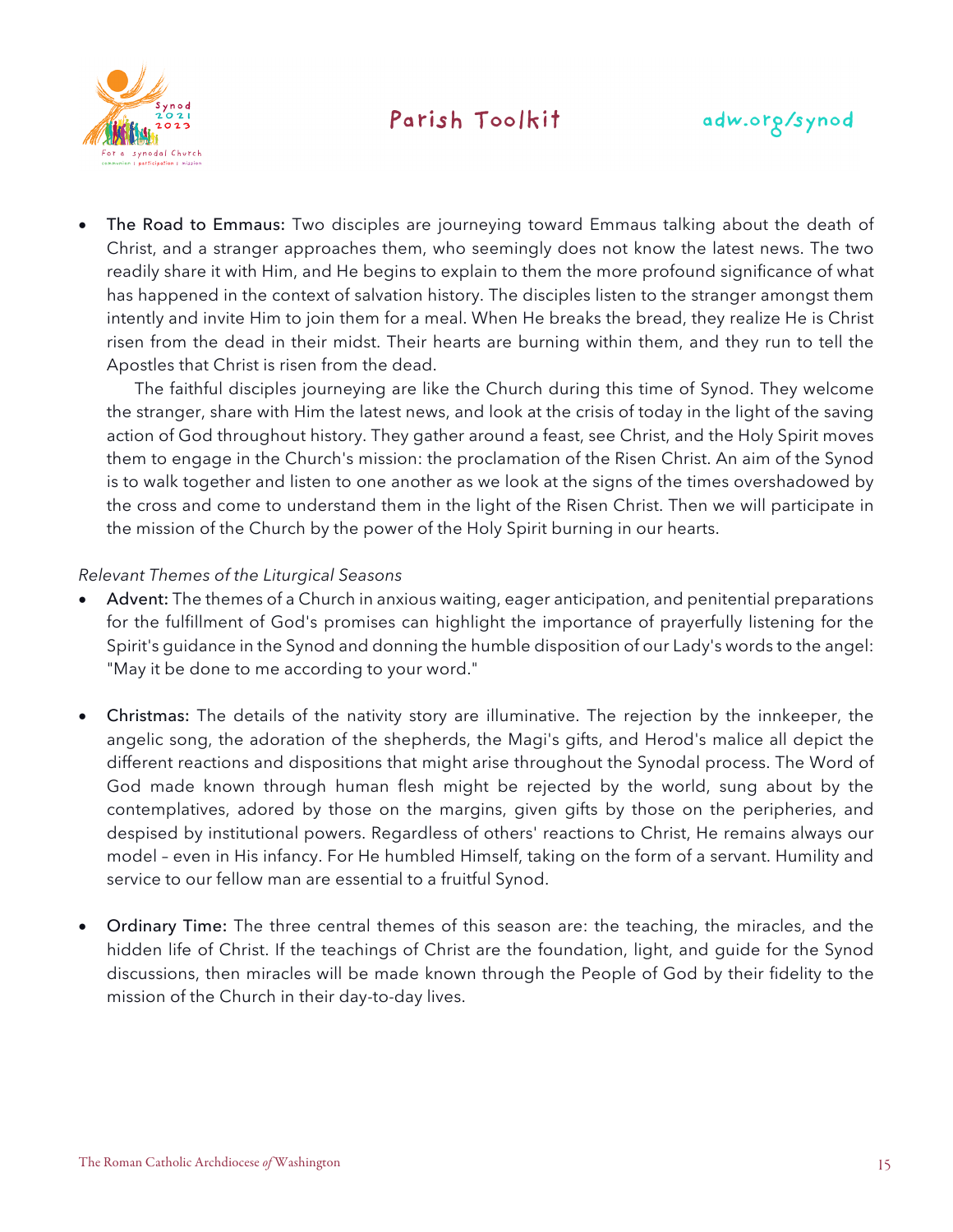



- Lent: The Synod can serve as a parish-wide, diocese spanning, Church encompassing examination of consciousness. It is a time to see where we, as a community, have fallen short of the Gospel, repent, be reconciled to God and our neighbor, and make a firm resolution to do what is necessary to answer the Universal Call to Holiness. Lent and the Synod are a journey in a world darkened by sin that the whole Church makes together toward the light of the Risen Christ. It is a journey we must embark on now. For now is the right and acceptable time. Now is the day of Salvation.
- Easter: During the time between the Resurrection and the Ascension, Christ appears to many people. He spends the time teaching His disciples about the Kingdom and commissions them to spread the Gospel and baptize the nations. Eastertide is the season to emphasize the evangelical mission of the Synod and encourage all to participate fully in that mission without fear of any kind. For if Christ has conquered death, then His promises are true, and there is nothing to fear. The Synod should be a proclamation of the Risen Christ to the world. Such a gathering of people who genuinely believe that the Crucified God has Risen from the dead will set the world on fire with the Holy Spirit for the glory of God the Father.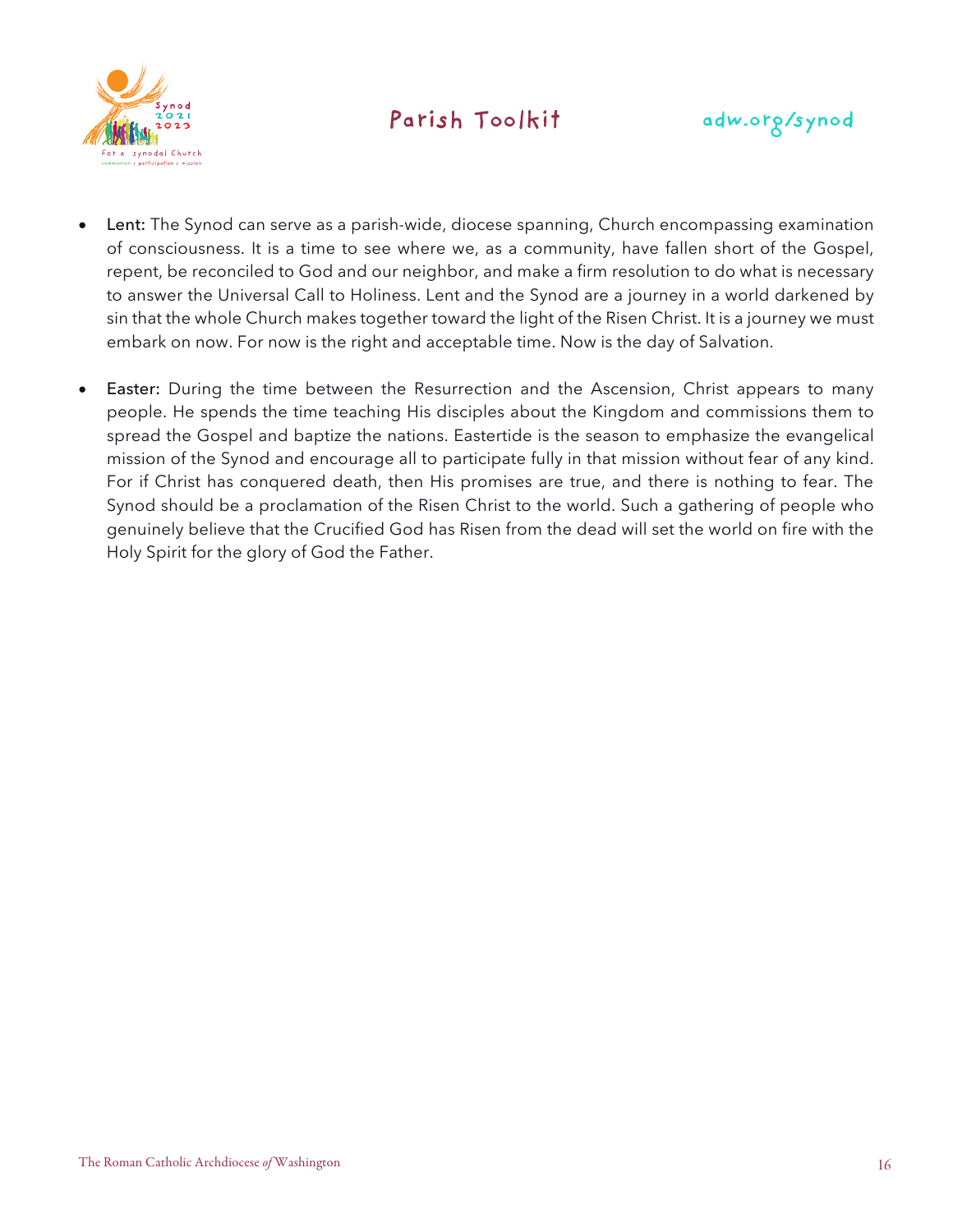



### **Prayers of the Faithful**

The following Prayers of the Faithful were developed by the Synod of Bishops and can be used during Mass to pray for the guidance of the Holy Spirit during this Synodal process. Additional liturgical resources, developed by the Synod of Bishops, can be obtained by emailing synod@adw.org.

- $\triangleright$  For the Church. That we may journey as companions, side by side one another on the same road. We pray to the Lord. R/. Lord, hear our prayer.
- Ø For listening ears. That our hearts and minds be open to listening to others without prejudice. We pray to the Lord. R/. Lord, hear our prayer.
- $\triangleright$  For the gift of speaking out. That we be encouraged in this Synod journey to speak with courage and parrhesia, integrating freedom, truth, and love. We pray to the Lord. R/. Lord, hear our prayer.
- $\triangleright$  For a Church that celebrates. That our journey together in the coming months will be based on listening together to the Word of God and the celebration on the Eucharist in the communion of the People of God. We pray to the Lord. R/. Lord, hear our prayer.
- $\triangleright$  For our participation in the Mission of Christ. That through our Synodal journey together, we may grow in our shared responsibility of the mission that is entrusted to us. We pray to the Lord.

R/. Lord, hear our prayer.

- Ø For true dialogue in the Church and in Society. That through a path of perseverance, patience, and mutual understanding, we may be attentive to the experience of persons and peoples. We pray to the Lord. R/. Lord, hear our prayer.
- $\triangleright$  For the unity of Christians. That dialogue between Christians of different denominations, united by one Baptism, may radiate with new brightness on this Synodal journey. We pray to the Lord.

R/. Lord, hear our prayer.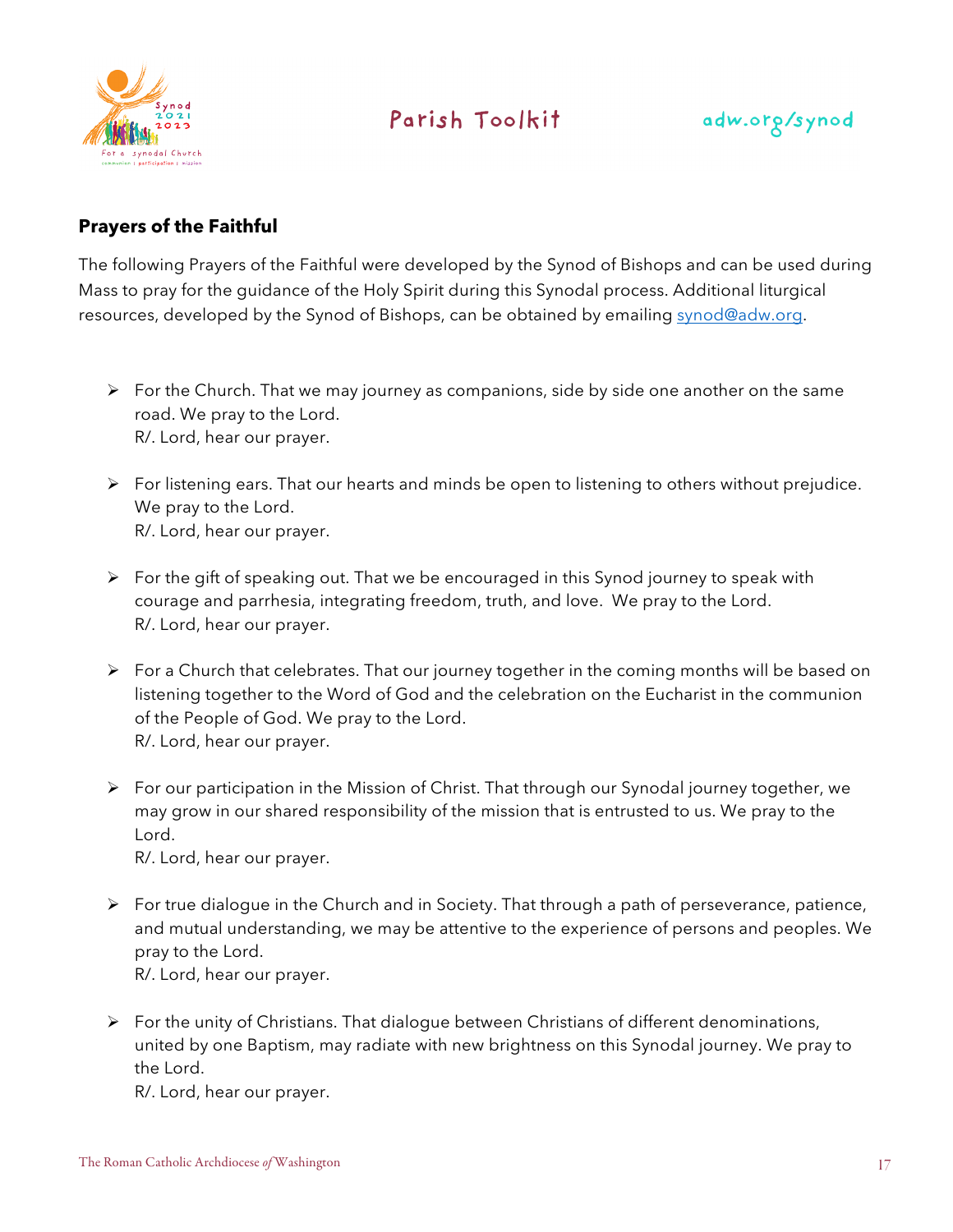



- Ø For the exercise of authority and participation in the People of God. That the Synodal roots of the Church will bear fruit in new ways of being at the service of one another at all levels of the Body of Christ. We pray to the Lord. R/. Lord, hear our prayer.
- Ø For our discernment to be led by the Holy Spirit. That all decisions made on this Synodal path may be discerned through a consensus that flows from our common obedience to the Holy Spirit. We pray to the Lord. R/. Lord, hear our prayer.
- $\triangleright$  For a spirituality of journeying together. That we may be formed as disciples of Christ, as families, as communities, and as human beings, through our experience of this Synodal journey. We pray to the Lord. R/. Lord, hear our prayer.

From: Suggestions for the *Liturgy to Celebrate the Opening of the Synod in Local Churches* by the Synod of Bishops. This resource was distributed by the Synod of Bishops to episcopal conferences.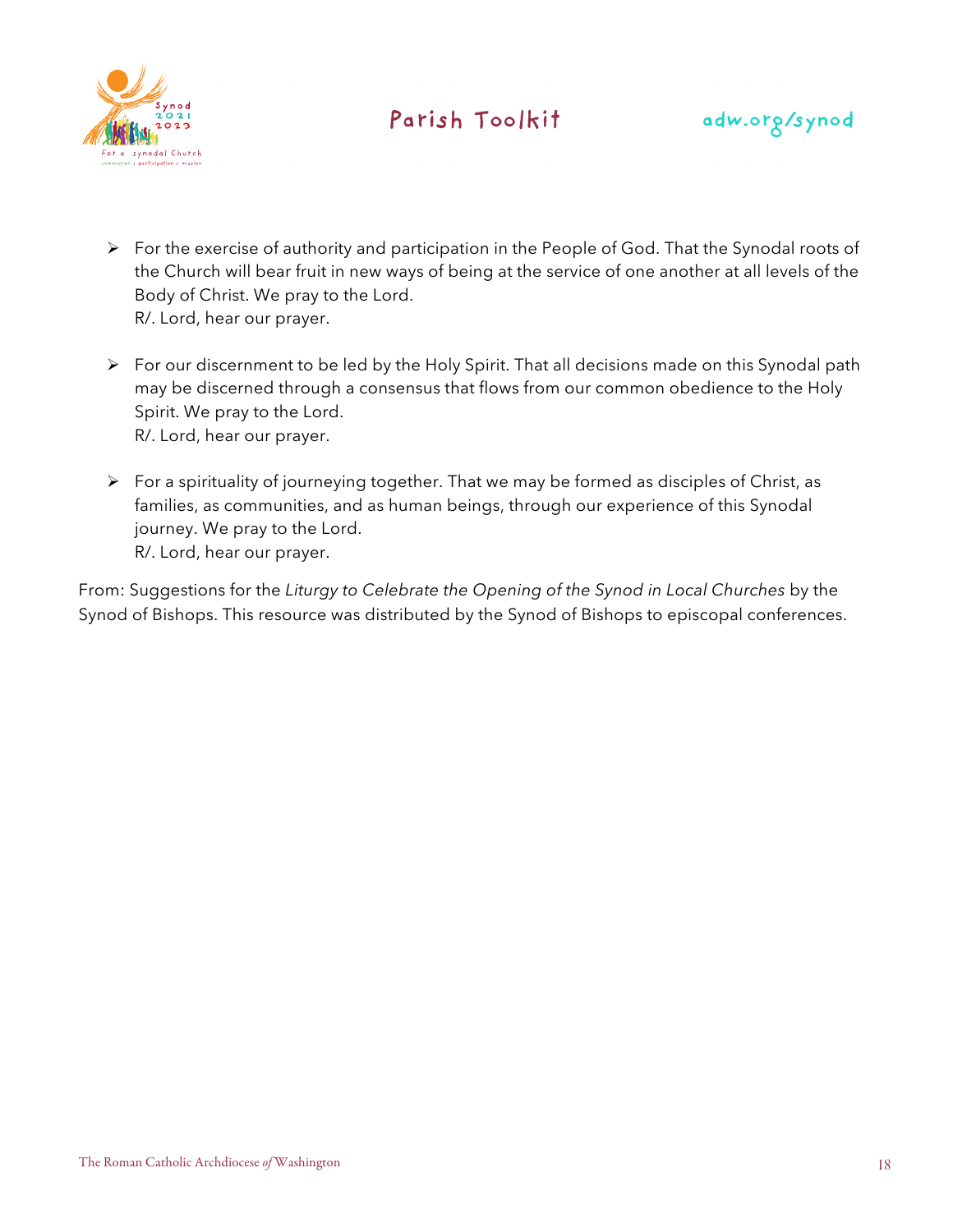



# **Resources for Listening Sessions**

### **Checklist**

Volunteers Checklist:

Skilled Facilitator

\_\_\_ Hospitality Team

Parishioner/Parish Staff to consolidate small group notes into parish report and upload to www.adw.org/synod.

Materials Checklist:

- **\_\_\_** Facilitator Handbook
- Nametags
- \_\_\_ Sign In Sheet
- Copies of *Participant's Guide* (one per person)
- \_\_ Food/hospitality
- \_\_\_ Copies of Note Takers Sheets
- Space set-up for small groups
- \_\_\_ Bible open to Acts 2:14-21

Before the Listening Session:

\_\_\_ Invite the community by publicizing the Synod using Flocknote, at Masses, in your bulletin, as well as by asking all parishioners to let their voices be heard and to listen to the voice of their brothers and sisters by attending the parish session or by completing the online survey. Be sure to invite those who do not regularly attend Mass. This Synod is for everyone and an opportunity for evangelization.

Identify a skilled facilitator who can guide the conversation. Priests are encouraged to find a religious or lay leader from the community, or an outside facilitator for the Listening Session.

Identify someone to serve as secretary to type up small group notes into one parish report

#### At the Listening Session:

Provide hospitality such as food and greeters to create a welcoming environment for all who come.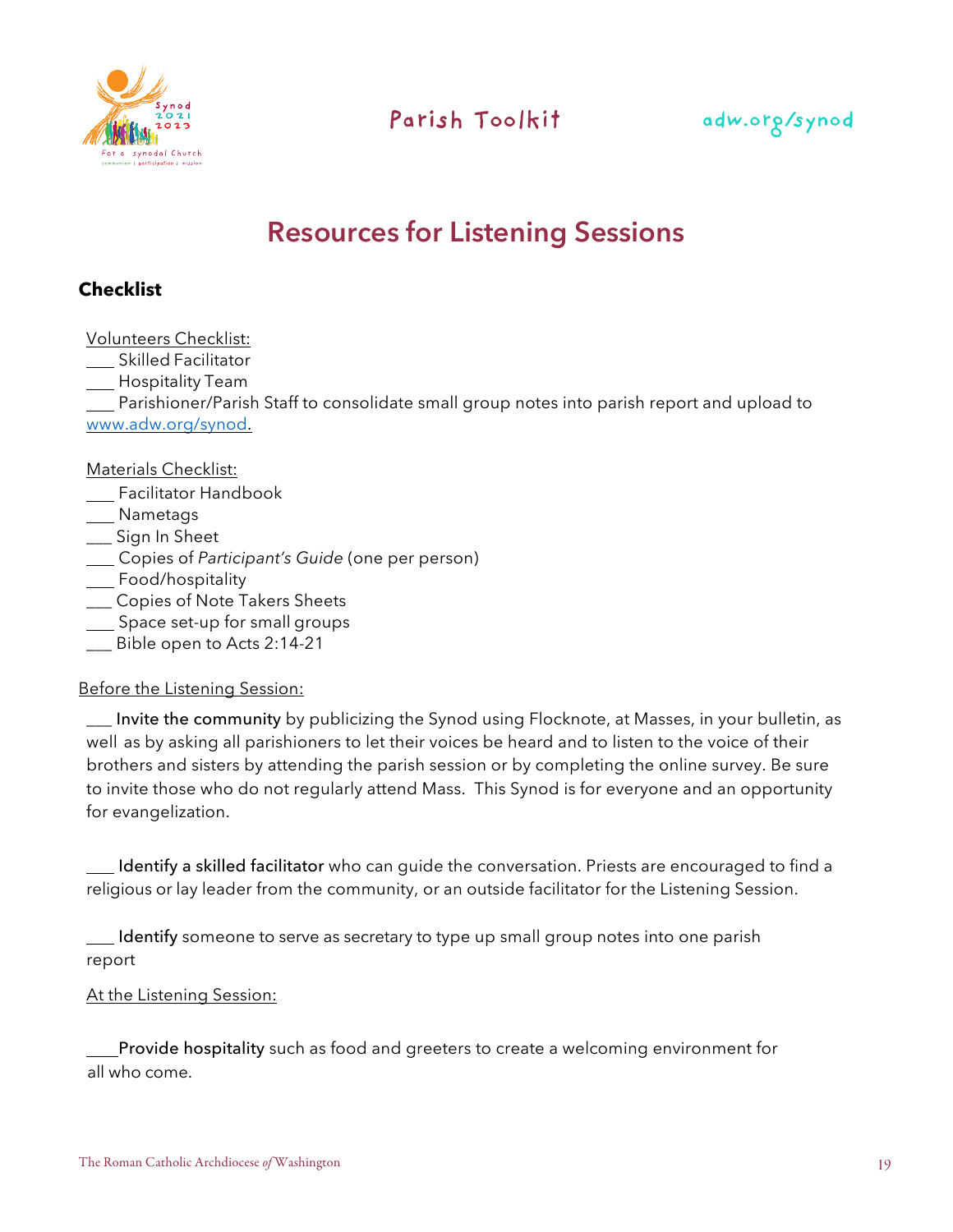



**Example 20 Exercice 20 Exercice 20 Exercise 20 Exercise 20 Exercise 20 Exercise 20 Exercise 20 Exercise 20 Exe** 

**Ask participants to sign-in** collecting participant name, email, and if they are interested in learning more about the parish community.

Gather participants in small groups of 5-6 people so that everyone has an opportunity to share and to listen.If you have multiple small groups, ensure that there is a note-taker for each group. You may also encourage the small groups to share with the whole group after theydiscuss.

### After the Listening Session:

Follow up with the participants. Since the goal of the Listening Session is to consider how they can continue to invite the participants into deeper participation and leadership in the life of the parish, send an email thanking them for coming and consider asking parishioners to follow up with them one-on-one to encourage their involvement in your parish.

Submit your parish feedback online by December 20, 2021. It is the responsibility of the parish to identify who will aggregate the feedback and submit the online form for your parish.

**Appoint Two Archdiocesan Synod Delegates** from the parish who will participate in the Archdiocesan Listening Session.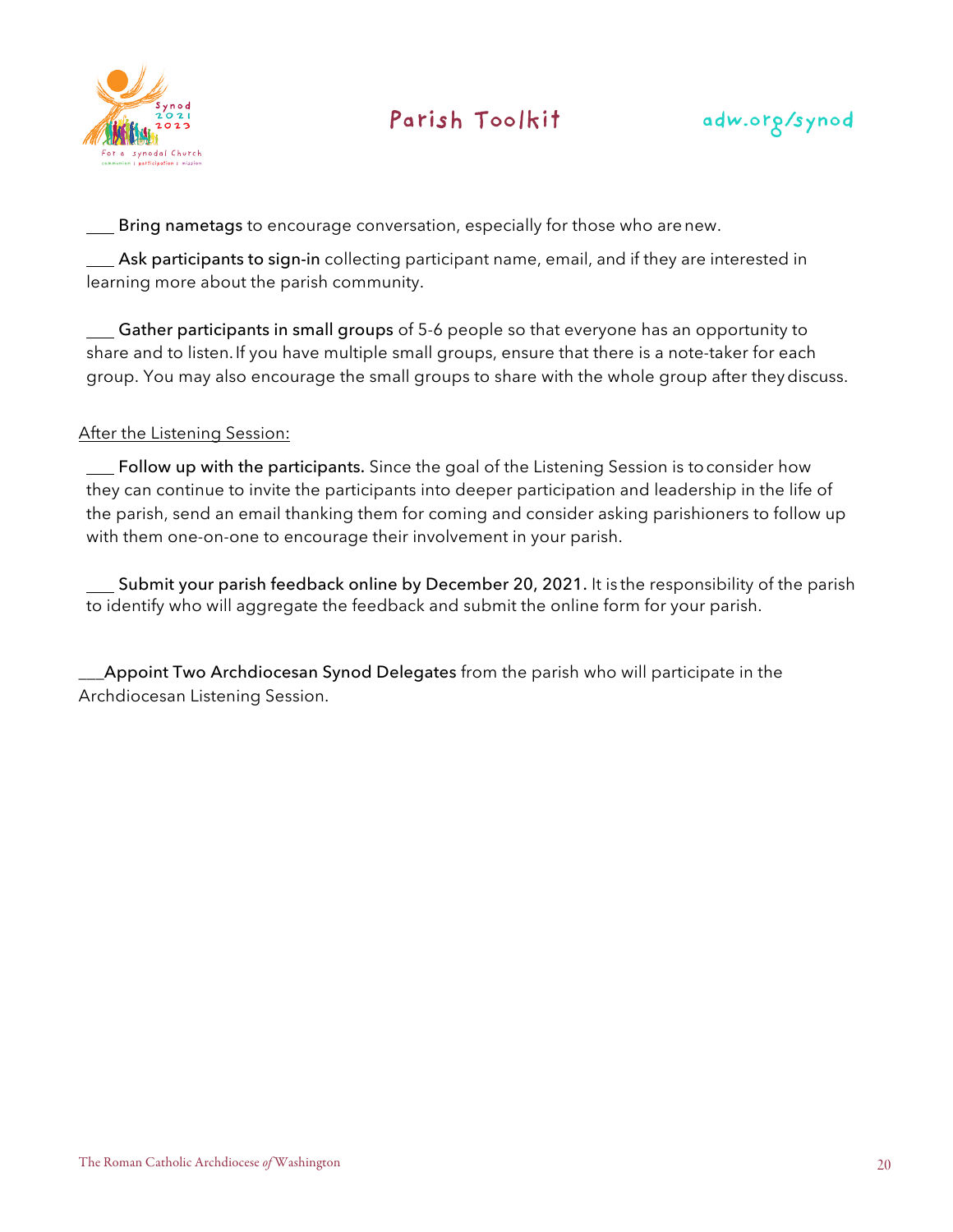

### adw.org/synod

# **Synod Questions**

### **The Fundamental Question**

*Scripture and Principle Reflection* 

*Our Synod journey takes place in the midst of where the Church ordinarily lives and work in the day to day lives of the faithful. The Synodal process invites each one of us - the People of God - to recall that we journey together. Moreover, in that journey of faith we are called to listen to the voice of the Holy Spirit. (c.f. Preparatory Document no. 27)*

### *Word of God: Acts 2: 14-21*

Then Peter stood up with the eleven, raised his voice, and proclaimed to them … "These people are not drunk, as you suppose, for it is only nine o'clock in the morning. No, this is what was spoken through the prophet Joel:

*'It will come to pass in the last days,' God says 'that I will pour out a portion of my spirit upon all flesh. Your sons and your daughters shall prophesy, your young men shall see visions, your old men shall dream dreams' Indeed, upon my servants and my handmaids I will pour out a portion of my spirit in those days, and they shall prophesy. And, I will work wonders in the heavens above and signs on the earth below: blood, fire, and a cloud of smoke. The sun shall be turned to darkness, and the moon to blood, before the coming of the great and splendid day of the Lord, and it shall be that everyone shall be saved who calls on the name of the Lord.'*

In small groups, people begin reflecting on the following core principle and question:

*A Synodal Church, in announcing the Gospel, "journeys together."* 

- Ø *How is this "journeying together" happening today in your parish?*
- Ø *How is the Holy Spirit inviting your parish community to grow in "journeying together"? (Preparatory Document no. 26)*

People are asked to take a moment to write down their personal thoughts and reflections on "journeying together" thinking about:

- $\triangleright$  What experiences, in your local parish, does this question bring to mind? What are the joys of your parish life?
- $\triangleright$  What are the difficulties and obstacles to active parish life that you have encountered?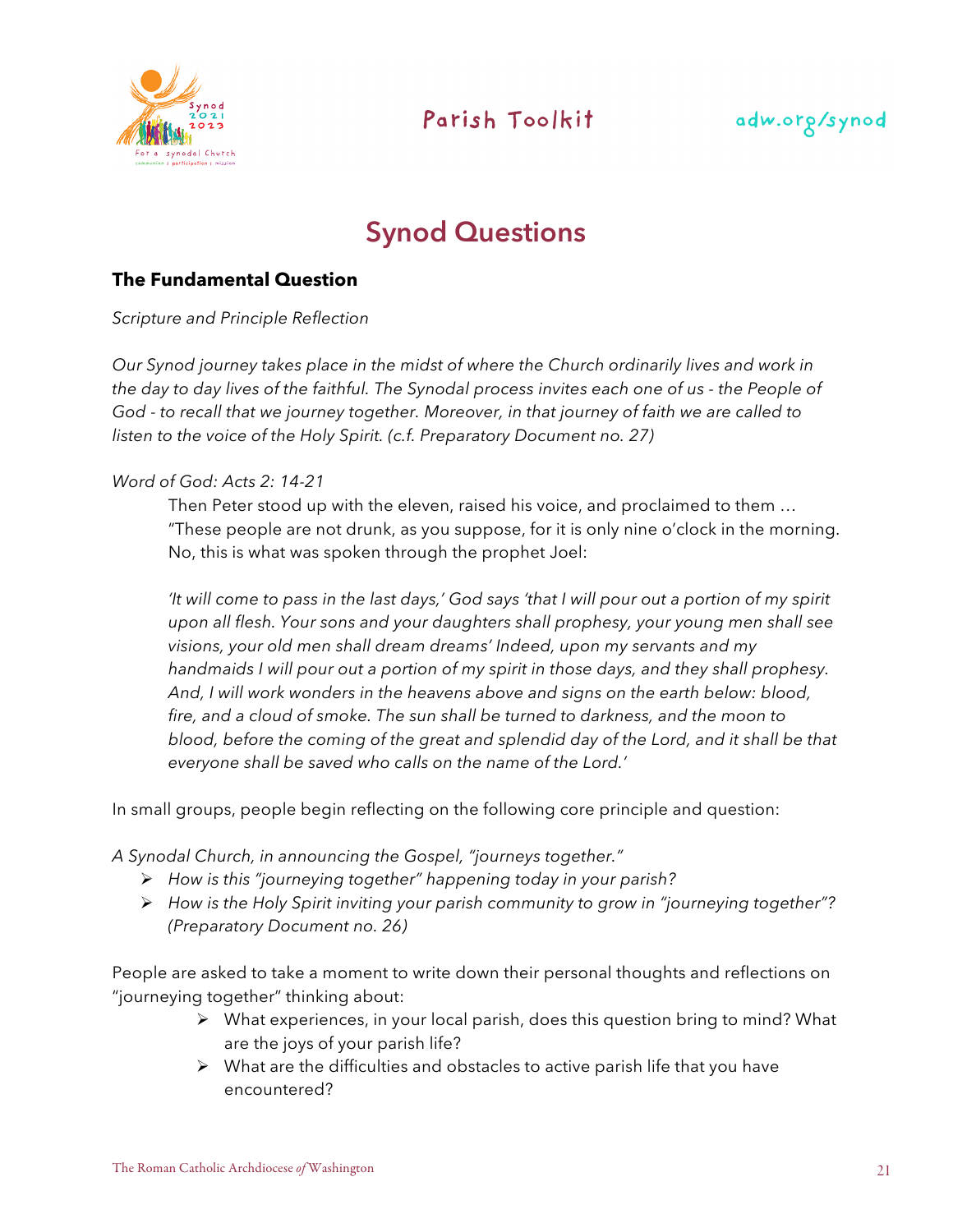



Group sharing occurs and in light of the discussion, the following question is posed to the group to discuss:

 $\triangleright$  Where in these experiences do you hear the voice of the Holy Spirit?

# **Small Group Process: Core Questions**

### **Listening**

*"Listening is the first step, but it requires an open mind and heart, without prejudice." (Preparatory Document no. 30)*

*"The meaning of the journey to which we are all called is above all that of discovering the face and form of a Synodal Church, in which "everyone has something to learn. The faithful people, the college of bishops, the Bishop of Rome: all listening to each other, and all listening to the Holy Spirit." (Preparatory Document no. 15)*

- $\triangleright$  How is God speaking to us through the voices that are in our midst?
- Ø How is God speaking to us through voices we sometimes ignore, including those on the peripheries?
- $\triangleright$  What space is there to listen to the voices on the peripheries, especially cultural groups, women, the disabled, those who experience poverty, marginalization, or social exclusion?

### **Speaking Out**

*"All are invited to speak with courage and parrhesia, that is, in freedom, truth, and charity." (Preparatory Document no. 30)*

*"The Pastors, established by God as 'authentic guardians, interpreters and witnesses of the*  faith of the whole Church' should not be afraid to listen to the flock entrusted to them. The *consultation of the People of God does not imply the assumption within the Church of the dynamics of democracy based on the principle of majority because there is, at the basis of participation in every Synodal process, a shared passion for the common mission of evangelization and not the representation of conflicting interests. (Preparatory Document no. 14)*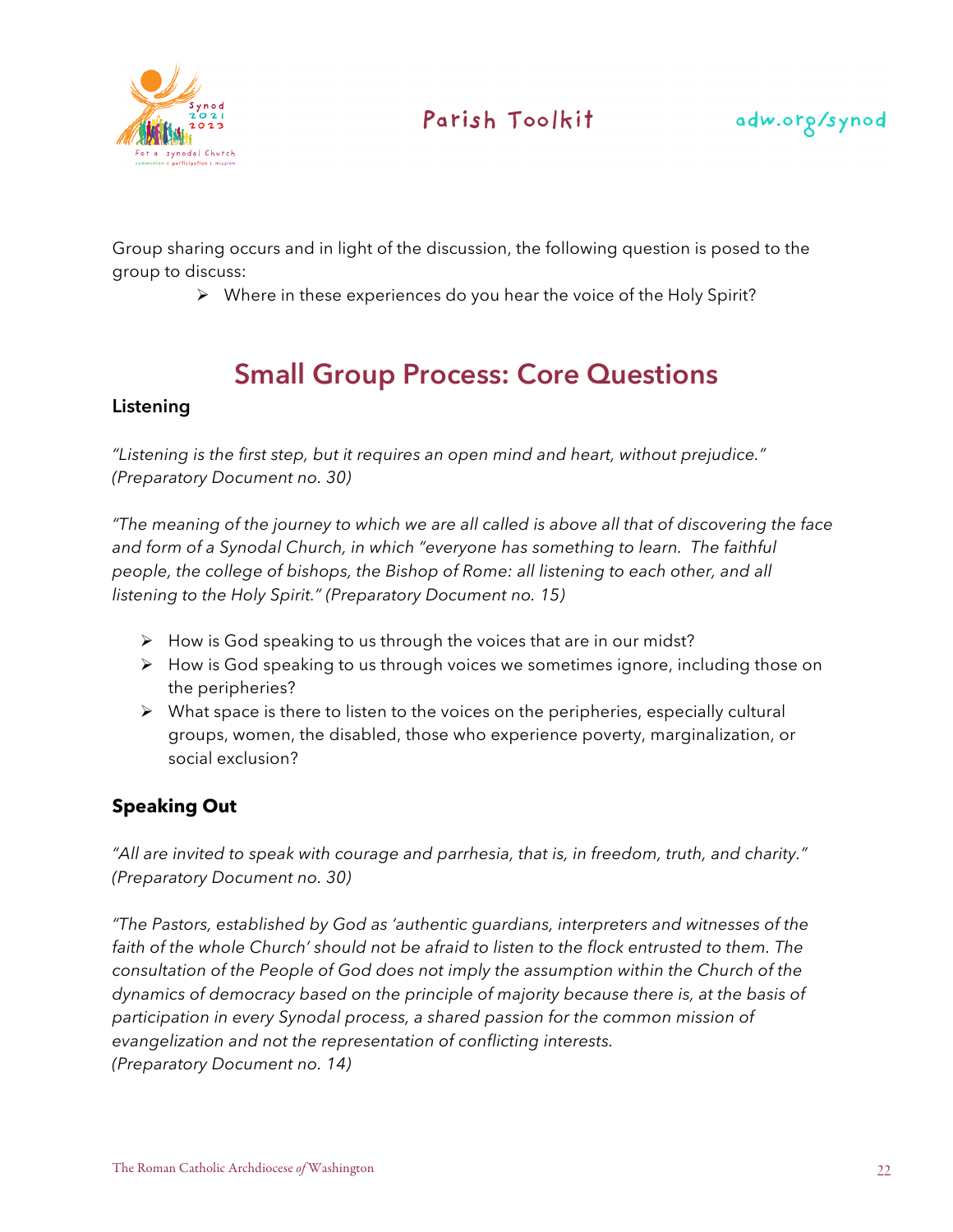



- $\triangleright$  What enables or hinders you from speaking up courageously, candidly, and responsibly in your parish and society?
- $\triangleright$  What space is there in your parish for the voice of people including active and inactive members of our faith?

### **Sharing Responsibility For Our Common Mission and Sharing Authority and Participation**

*"Synodality is at the service of the mission of the Church, in which all members are called to participate. A Synodal church is a participatory and co-responsible Church." (Preparatory Document no. 30)* 

*The members of the People of God are united by Baptism, and "if by the will of Christ some are made teachers, pastors and dispenser of mysteries on behalf of others, yet all share a true equality with regard to dignity and to the activity common to all the Faithful for the building up of the Body of Christ." (Lumen Gentium, no. 32)*

- $\triangleright$  How are the baptized members of your parish able to participate in the mission of the Church to proclaim the Gospel?
- $\triangleright$  What hinders people from being active in your parish?
- $\triangleright$  How is authority or governance exercised in your local parish?
- $\triangleright$  How are teamwork and co-responsibility put into practice in your local parish?

### **Discerning and Deciding**

*In a Synodal style, we make decisions through discernment of what the Holy Spirit is saying through our whole community. Synodal style of decision-making is to listen first, dialogue, pray, discern, and then the pastor makes a decision on behalf of community. A Synodal Church does not make decisions to accomplish pre-identified priorities. "In a Synodal Church, the whole community, in the free and rich diversity of its members, is called together to pray, listen, analyse, dialogue, discern and offer advice on making pastoral decisions which correspond as closely as possible to God's will." (Vademecum no. 1.4)*

- $\triangleright$  How does your parish use the methods of listening and speaking (consultation) to make decisions?
- $\triangleright$  How does your parish promote participation in decision-making within the hierarchical structures of the Church?